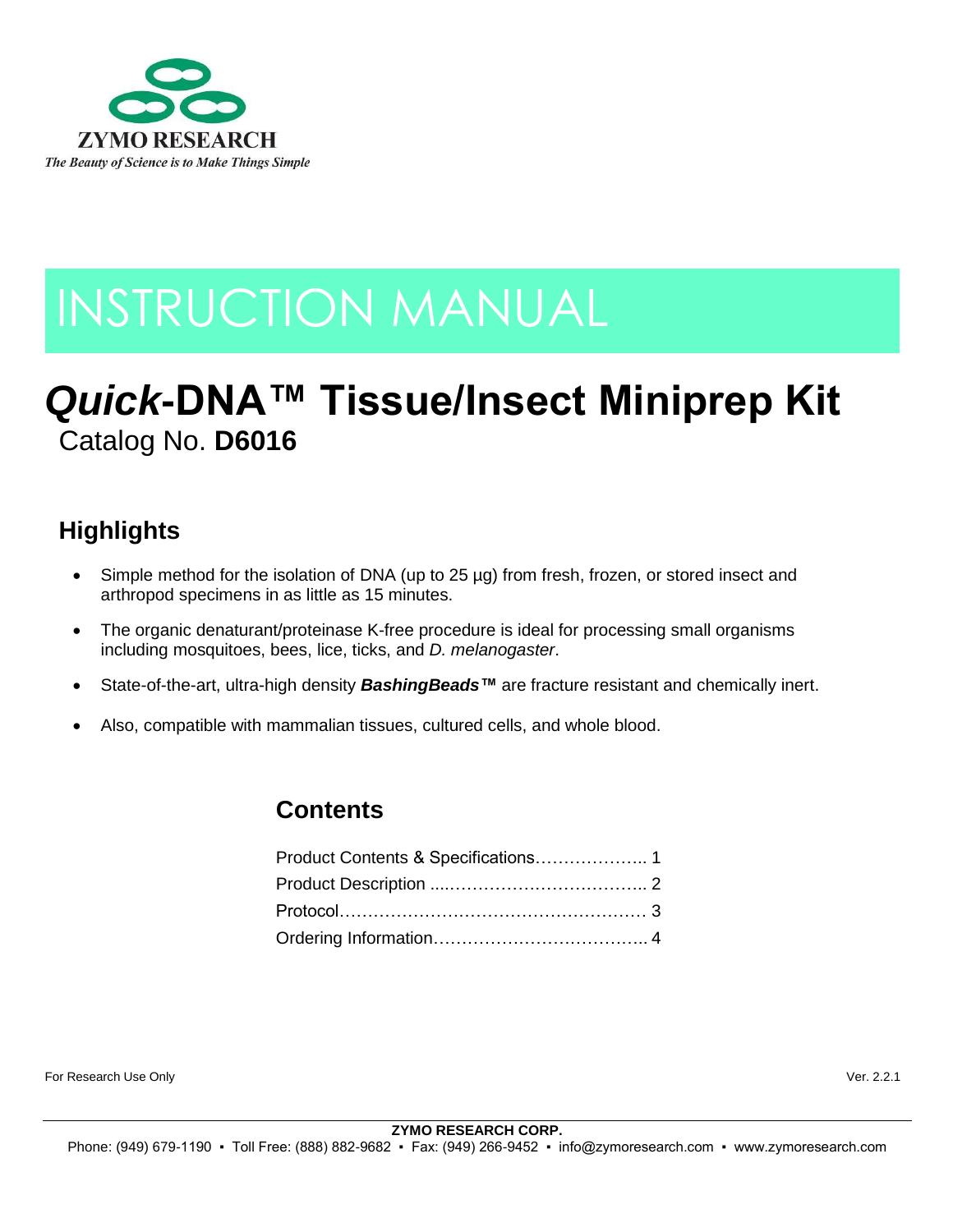#### **Product Contents**

Satisfaction of all Zymo Research products is guaranteed. If you should be dissatisfied with this product, please call 1-888-882-9682.

| Quick-DNA™ Tissue/Insect Miniprep Kit<br>(Kit Size) | D6016<br>(50 preps.) | <b>Storage</b><br><b>Temperature</b> |
|-----------------------------------------------------|----------------------|--------------------------------------|
| ZR BashingBead™ Lysis Tubes (2.0 mm)                | 50                   | Room Temp.                           |
| BashingBead™ Buffer                                 | 40 ml                | Room Temp.                           |
| Genomic Lysis Buffer <sup>1</sup>                   | 100 ml               | Room Temp.                           |
| DNA Pre-Wash Buffer <sup>2</sup>                    | $15 \text{ ml}$      | Room Temp.                           |
| g-DNA Wash Buffer                                   | 50 ml                | Room Temp.                           |
| <b>DNA Elution Buffer</b>                           | $10 \mathrm{m}$      | Room Temp.                           |
| Zymo-Spin™ III-F Filters                            | 50                   | Room Temp.                           |
| Zymo-Spin™ IICR Columns                             | 50                   | Room Temp.                           |
| <b>Collection Tubes</b>                             | 150                  | Room Temp.                           |
| <b>Instruction Manual</b>                           | 1                    |                                      |

Note **-** Integrity of kit components is guaranteed for up to one year from date of purchase. Reagents are routinely tested on a lot-to-lot basis to ensure they provide maximal performance and reliability.

<sup>1</sup> For optimal performance, add beta-mercaptoethanol to  $0.5\%$  ( $v/v$ ) i.e., 500 µl per 100 ml.

 $2$  A precipitate may have formed in the DNA Pre-Wash Buffer during shipping. To completely resuspend the buffer, incubate the bottle at 30 – 37 ºC for 30 minutes and mix by inversion. DO NOT MICROWAVE.

#### **Specifications**

- **Format** Bead Beating, Spin Column.
- **Sample Sources** Samples (n ≥ 1 and ≤ 50 mg) of fresh, frozen, or stored insects including: mosquitoes, bees, lice, ticks, *D. melanogaster*, etc. Also, compatible with fresh or frozen mammalian tissues as well as cultured cells, and whole blood.
- **DNA Yield** Expected yields can range from 1 5 µg DNA per mg specimen sampled. For mammalian tissues, yields are 1 - 3 µg DNA per mg of skeletal, heart and brain tissues and 3 - 5 µg DNA per mg of liver, kidney, and lung tissues. Whole blood will yield from 3 - 7 µg DNA per 100 µl.
- **DNA Purity** High quality DNA is eluted with **DNA Elution Buffer** that is well suited for PCR amplification, endonuclease digestion, etc.  $A_{260}/A_{280} > 1.8$
- **DNA Size Limits** Capable of recovering genomic DNA up to and above 40 kb. In most instances, mitochondrial DNA and viral DNA (if present) will also be recovered.
- **DNA Recovery** Typically, up to 25 µg total DNA is eluted into 100 µl (35 µl minimum) **DNA Elution Buffer** per sample.
- **Equipment** Microcentrifuge, vortex, cell disrupter/pulverizer (recommended)

Note - ™ Trademarks of Zymo Research Corporation. This product is for research use only and should only be used by trained professionals. It is not intended for use in diagnostic procedures. Some reagents included with this kit are irritants. Wear protective gloves and eye protection. Follow the safety guidelines and rules enacted by your research institution or facility. Disruptor Genie™ is a trademark of Scientific Industries, Inc. and FastPrep® is a registered trademark of Qbiogene, Inc.

Use the *Quick***-DNA™ Tissue/Insect Microprep Kit (D6015)** for DNA recoveries up to 5 µg.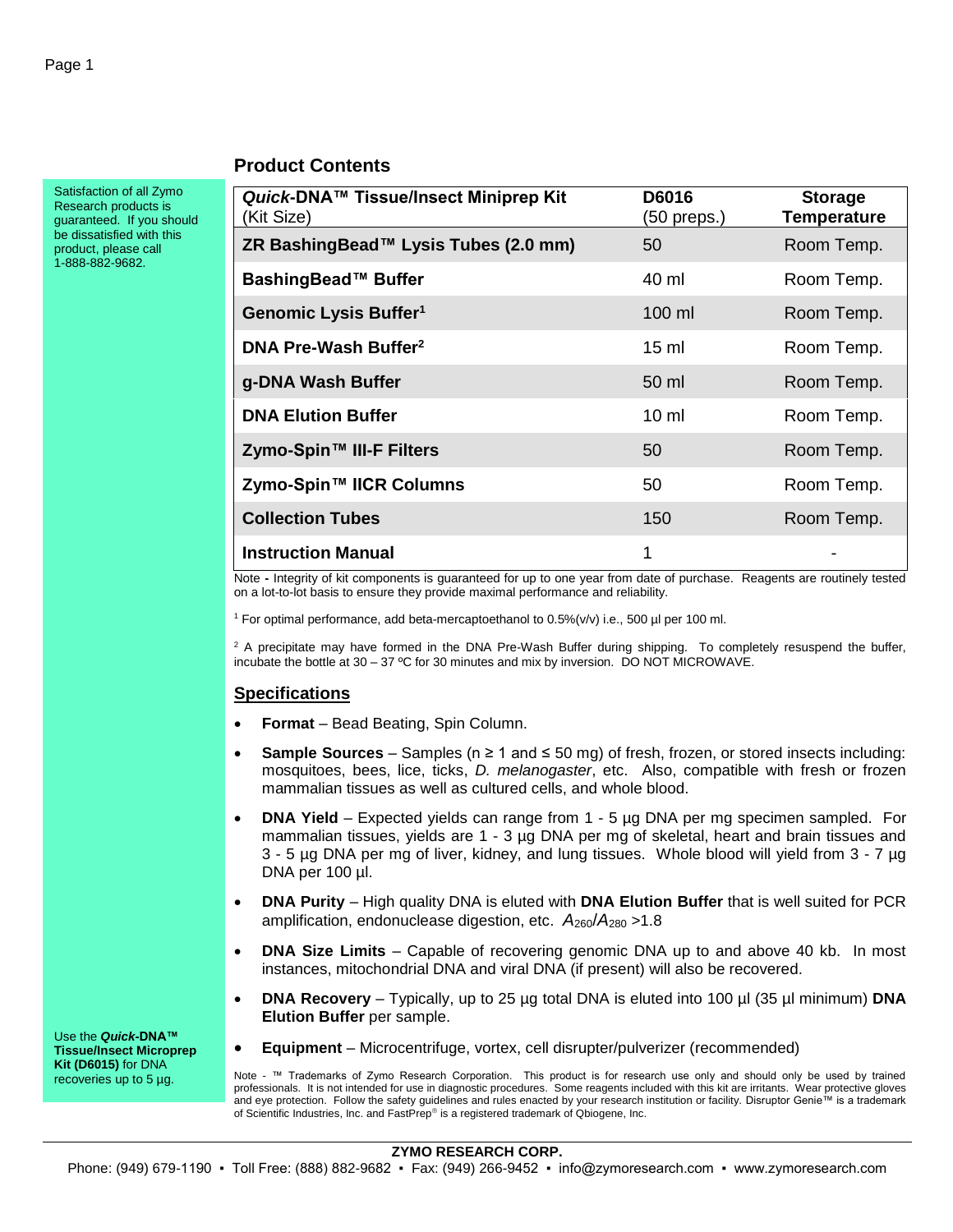#### **Product Description**

The *Quick***-DNA™ Tissue/Insect Miniprep Kit** is designed for the simple, rapid isolation of up to 25 µg total DNA (e.g., genomic, viral, mitochondrial) from small amounts of fresh, frozen, or stored insect specimens including mosquitoes, bees, lice, ticks, and *D. melanogaster*. The procedure is easy and can be completed in as little as 15 minutes: samples are added directly to a **ZR BashingBead™ Lysis Tube** and rapidly and efficiently lysed by bead beating without using organic denaturants or proteinases. The DNA is isolated and purified using our Zymo-Spin™ Technology and is ideal for downstream molecular-based applications including PCR, endonuclease digestion, array, genotyping, etc. Also, the procedure is compatible with mammalian tissues, whole blood, and cultured cells. A schematic of the *Quick***-DNA™ Tissue/Insect Miniprep Kit** procedure is shown below.



Homogenize sample with ZR BashingBead<sup>™</sup> Lysis Tube

Filter Lysate with Zymo-Spin<sup>™</sup> III-F

Bind, Wash, Elute DNA with Zymo-Spin™ IICR



Comparison of DNA yields from various insect and mouse samples using the *Quick***-DNA™ Tissue/Insect Kit.** Various amounts of sample were processed with equal volumes of eluted DNA analyzed in a 0.8% (w/v) agarose/ethidium bromide gel. The 1 kb DNA size marker

For **Technical Assistance**, please contact **Zymo Research's Technical Department** at 1-888-882-9682 or E-mail to tech@zymoresearch.com.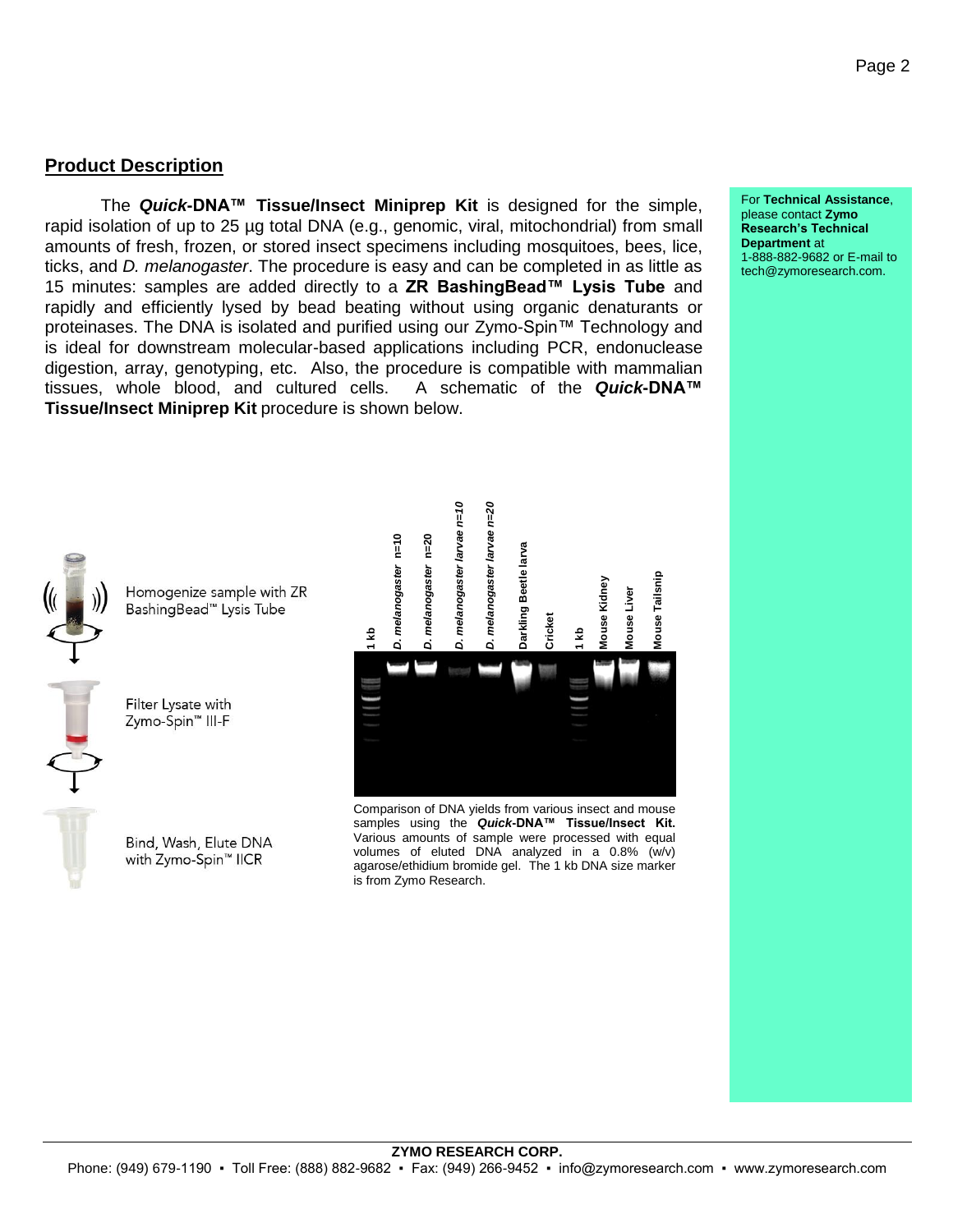#### **Protocol**

For optimal performance, add beta-mercaptoethanol (user supplied) to the **Genomic Lysis Buffer** to a final dilution of 0.5%(v/v) i.e., 500 µl per 100 ml.

1. Add specimen(s) to a **ZR BashingBead™ Lysis Tube (2.0 mm)**. Add 750 µl **BashingBead™ Buffer** to the tube and cap tightly.

> *Note: Generally, no more than 50 mg tissue should be sampled, for larger samples will exceed the DNA binding capacity of the spin column (See Specifications on page 1). Up to 400 µl of whole blood or up to 8.5 x10<sup>6</sup> cells suspended in 200 µl PBS can also be sampled.*

2. Secure in a bead beater fitted with a 2 ml tube holder assembly (e.g., Disruptor Genie™) and process at maximum speed for 10 minutes.

> *Note: Processing time will vary based on sample input and bead beater. Times may be as little as 5 minutes when using high-speed cell disrupters (FastPrep® -24).*

- 3. Centrifuge the **ZR BashingBead™ Lysis Tube (2.0 mm)** in a microcentrifuge at ≥10,000 x *g* for 1 minute.
- 4. Transfer up to 400 µl supernatant to a **Zymo-Spin™ III-F Filter** in a **Collection Tube** and centrifuge at 8,000 x *g* for 1 minute.
- 5. Add 1,200 µl of **Genomic Lysis Buffer** to the filtrate in the **Collection Tube** from Step 4. Mix well.
- 6. Transfer 800 µl of the mixture from Step 5 to a **Zymo-Spin™ IICR Column<sup>1</sup>** in a **Collection Tube** and centrifuge at 10,000 x *g* for 1 minute.
- 7. Discard the flow through from the **Collection Tube** and repeat Step 6.
- 8. Add 200 µl **DNA Pre-Wash Buffer** to the **Zymo-Spin™ IICR Column** in a new **Collection Tube** and centrifuge at 10,000 x *g* for 1 minute.
- 9. Add 500 µl **g-DNA Wash Buffer** to the **Zymo-Spin™ IICR Column** and centrifuge at 10,000 x *g* for 1 minute.
- 10. Transfer the **Zymo-Spin™ IICR Column** to a clean 1.5 ml microcentrifuge tube and add 100 µl (35 µl minimum) **DNA Elution Buffer** directly to the column matrix. Centrifuge at 10,000 x *g* for 30 seconds to elute the DNA.

<sup>1</sup>The **Zymo-Spin™ IICR Column** has a maximum capacity of about 800 µl.